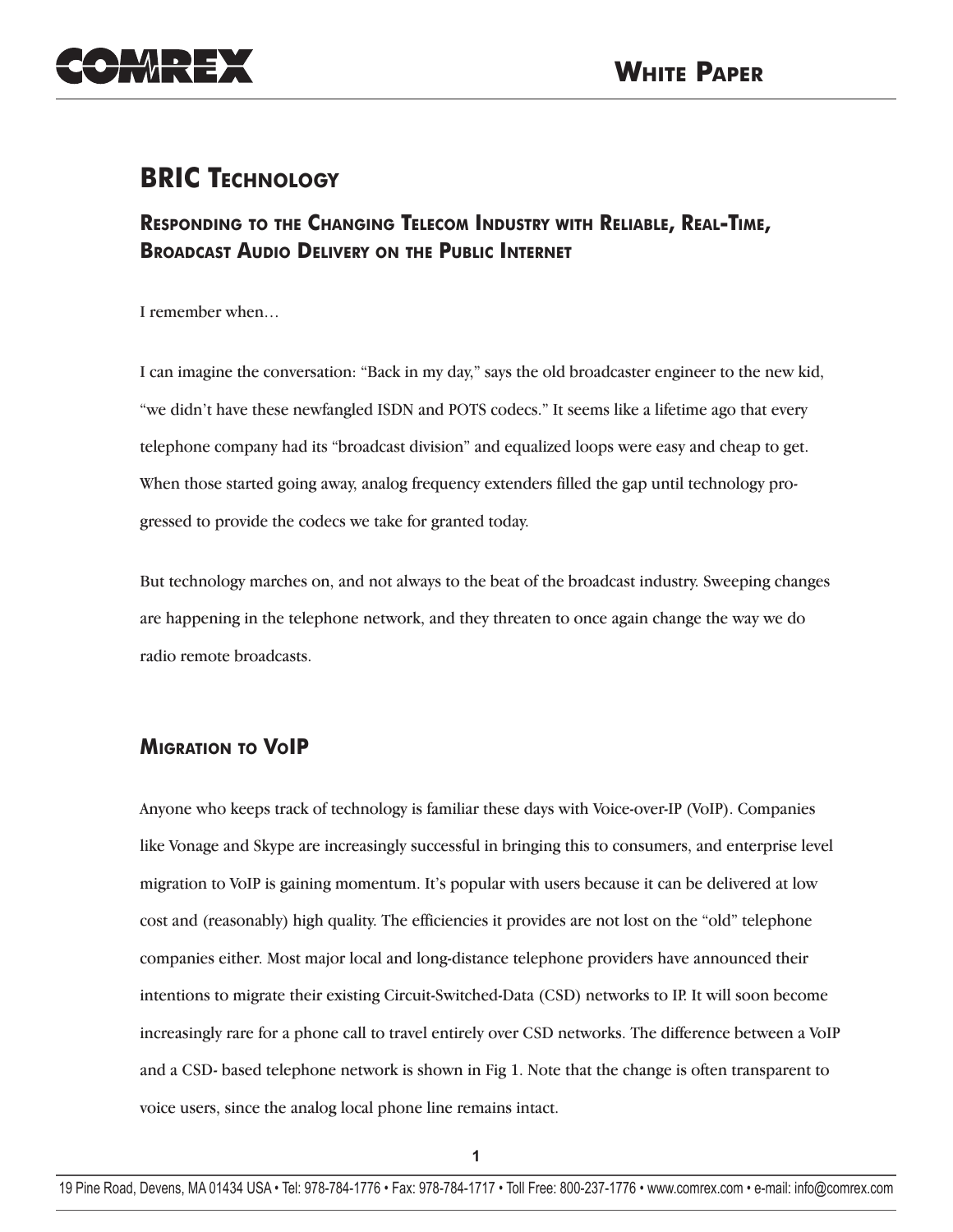

**FIGURE 1. CIRCUIT SWITCHED DATA NETWORK VS. PACKET SWITCHED VOIP NETWORK**

This can pose a real problem for legacy equipment like modems (like those in POTS codecs) and ISDN gear that rely on CSD, because this gear often performs poorly on networks that utilize VoIP. There have been standards developed to ease this migration by emulating the required protocols over VoIP. But the ISDN network never found its "killer app", and didn't really take off in North America (broadcasters excluded). It's already being phased out in select areas. Likewise, easy access to broadband Internet is making modems much rarer. Pretty much the only legacy CSD technology that still sees heavy, widespread use (especially over long-distance networks) is Fax. And supporting Fax emulation over VoIP links is much simpler and more common than supporting high-speed modems and ISDN. It remains to be seen how much effort will actually be put into supporting ISDN and modem connections over IP networks.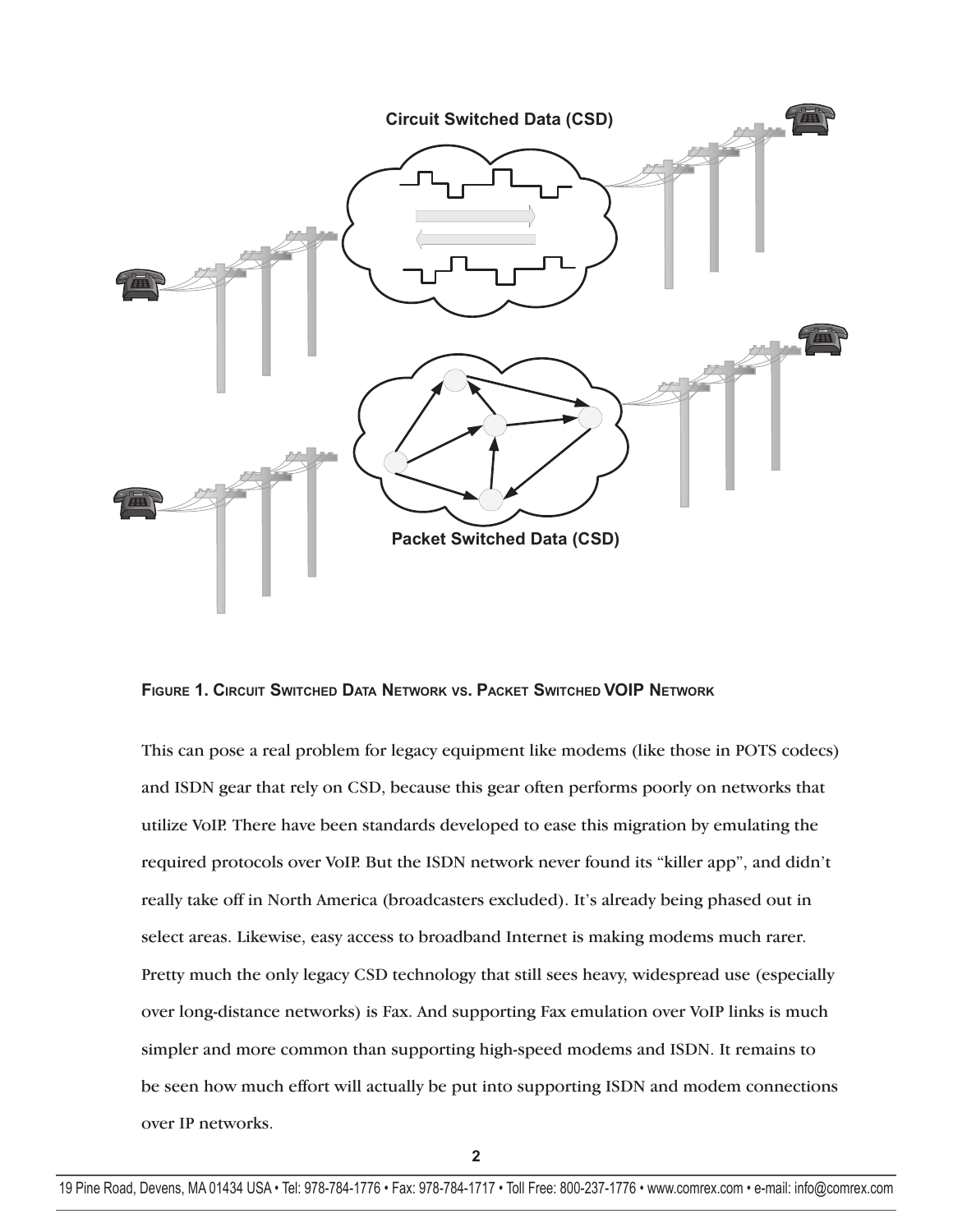Even networks that support Modem-over-IP (MoIP) may not support it in a POTS codecfriendly fashion. POTS codecs typically use synchronous modes for their modems, which aren't likely to be as supported as the more common asynchronous modes. Finally, if emulation does work, it's not likely to rival true CSD, since adding a new complex layer to an already somewhat fragile protocol like modems is not likely to enhance reliability.

Simultaneously, access to "IP dial tone" has increased dramatically through widespread deployment of broadband wired Internet (like cable and DSL), 802.11x (Wi-Fi), and high speed cellular data networks. The last year has seen deployment of two new, high speed wireless technologies, Verizon Wireless' 1X-EV-DO network, and Cingular's EDGE network. While on the road, it's much more common now to come across an available Wi-Fi hotspot than a dial-up phone line.

#### **IP CODECS LACKING**

In recent years, we've seen the introduction of products coined "IP codecs". These are typically add-on modes to existing ISDN codecs, utilizing ISDN type of algorithms and wrapping the data into packets for transmission over IP networks. These can be very useful in environments where the network traffic is managed to provide priority to real-time audio. But with a few exceptions, their use on the public Internet has been disappointing. This is primarily due to the choice of audio coding algorithms.

The nature of algorithms like MPEG Layer III and AAC is that the codecs attempt near-transparent audio reproduction, using a fixed compression ratio. This means that their useful data rate is 64kb/s or above for most modes. It also limits the use of data-reduction techniques like voice activity detection and error-hiding techniques like packet loss concealment.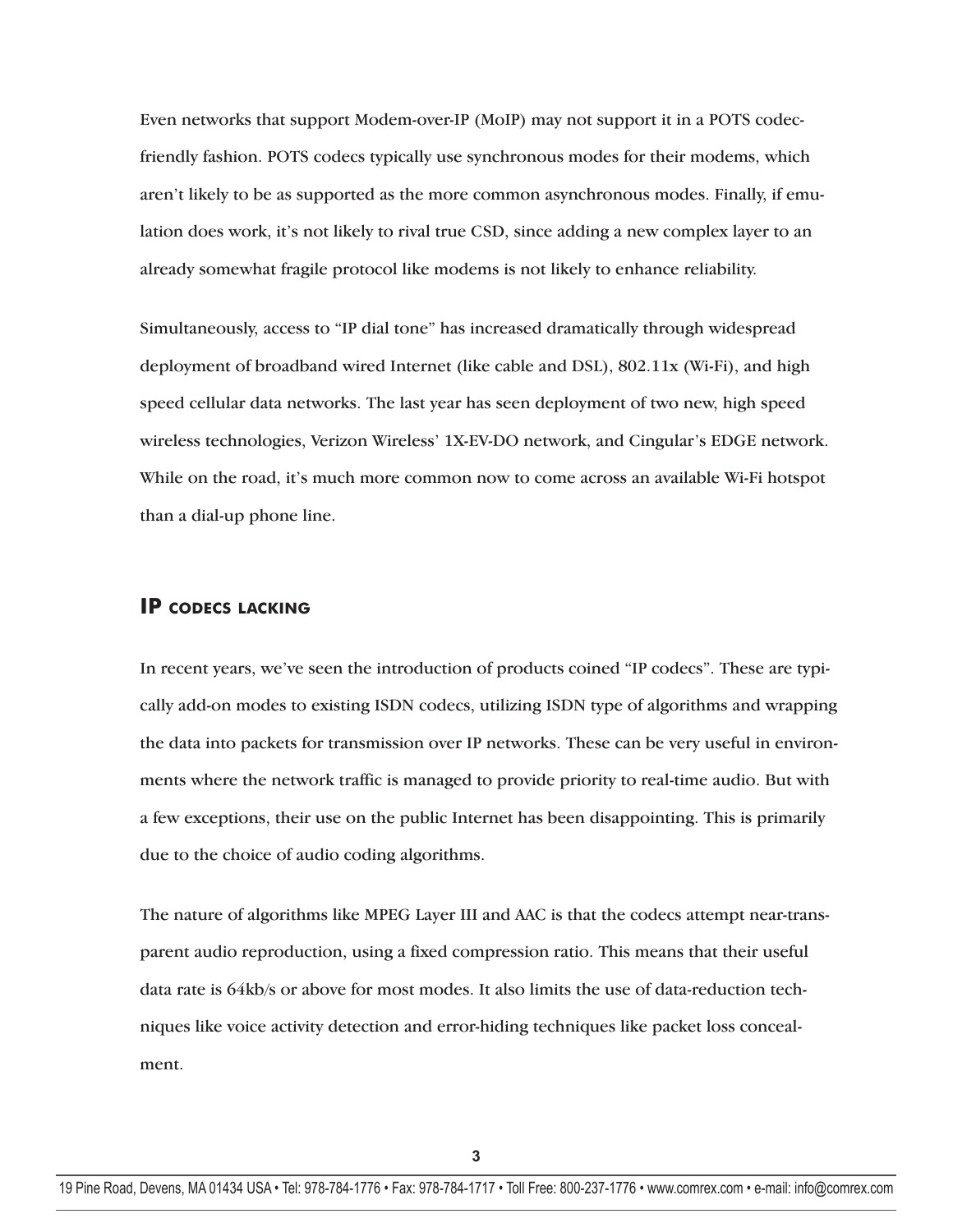On the contrary, much work has gone on in the VoIP field to make real-time audio relatively immune to the congestive nature of the Internet. Although the voice coding algorithms usually only supply "telephone grade" audio quality, they tend to degrade much more gracefully under high network jitter and packet loss environments. The hardware used to access these services is not terribly broadcast friendly; they usually emulate a standard telephone or are accessed from a computer desktop.

What is needed is a new way of providing real-time, duplex, high-quality and high-fidelity audio over existing IP networks. As shown in Fig 2, it should combine the superior quality of IP codecs with the stability of VoIP systems. Lastly, it should exist in robust road-ready hardware that can be easily set up and used, even by the non-technical.



**FIGURE 2 - CHARACTERISTICS OF EXISTING TECHNOLOGIES COMBINED IN BRIC**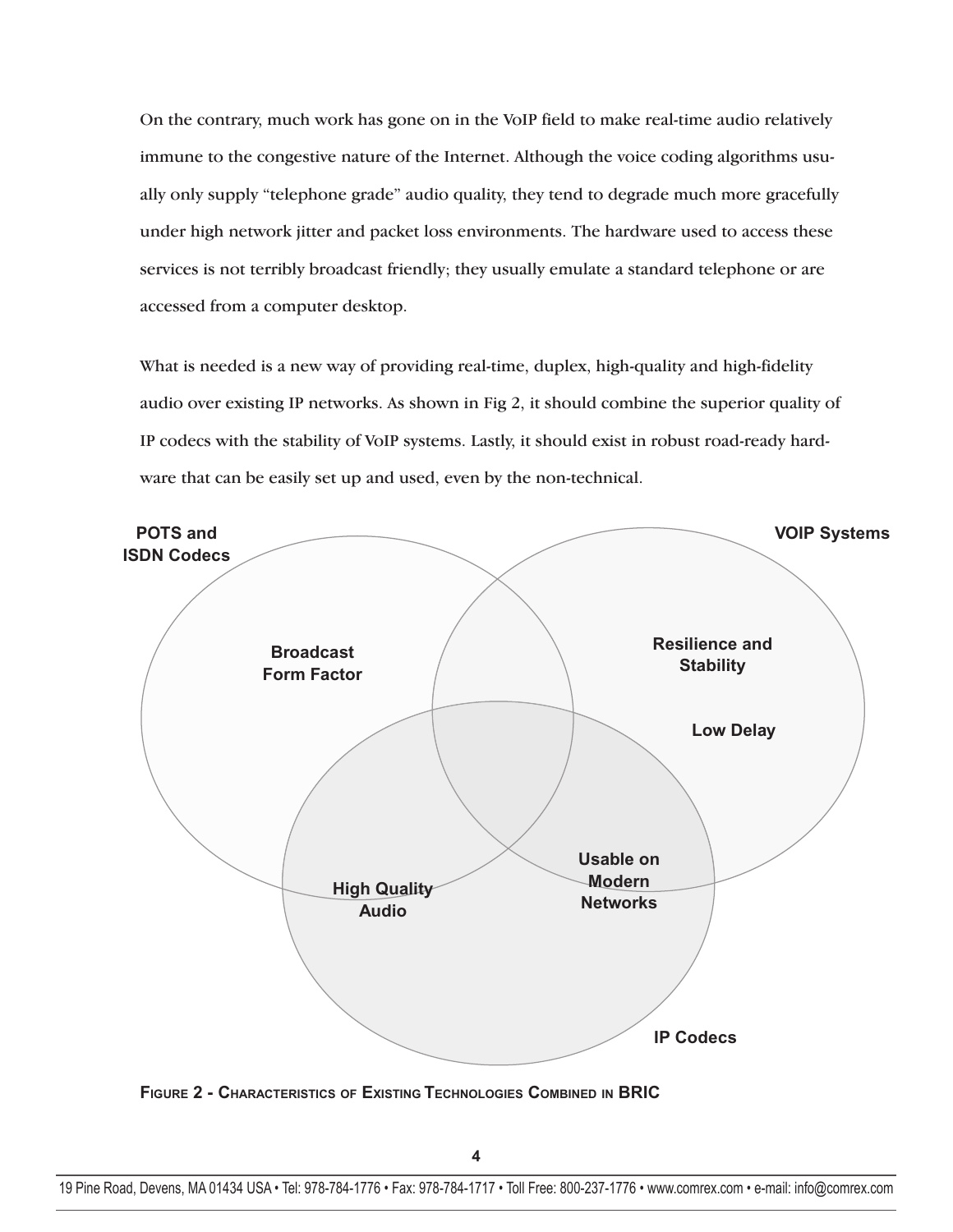## **SAY HELLO TO BRIC**

As a successor to ISDN and POTS, BRIC (Broadcast Reliable Internet Codec) is the answer to these needs. By borrowing on the strengths of each existing approach, it delivers a way for radio broadcasters to utilize easily available IP networks for real-time delivery of program audio. The first embodiment of BRIC technology is in the Comrex ACCESS series of codecs, which we'll describe shortly. But first, let's introduce the concepts that make BRIC work.

#### **ALGORITHMS**

The best way to assure reliable transfer of data over an unreliable network (like the Internet) is to reduce the amount of data sent. Even if your Internet access point is capable of many Mb/s, its path beyond the "last mile" is completely unknown. So BRIC utilizes an audio coding algorithm capable of sending very high quality speech audio (7KHz mono) in a stream under 10 kb/s. That's 1/6 to 1/12 the data rate of an ISDN codec. We refer to this mode as BRIC-UR (for ultra-reliable) and it's the default mode for the ACCESS. Another unique thing about the audio codec is that the data rate is variable. Since IP connections don't have a fixed data rate, it doesn't make sense that your codec should. BRIC-UR dynamically changes its packet sizes based on the complexity of the encoded audio and measured network congestion.

A second choice of audio coding is available in these codecs, called BRIC-HQ (for high quality). This is a remarkable algorithm capable of FM quality stereo at data rates around 24 kb/s. BRIC-HQ can be enabled when the networks used are known to have reasonable data throughput. It should also be noted here that BRIC has a mode that can use point-to-point modem connections (like existing POTS codecs). In this mode, BRIC actually achieves 15KHz stereo over a single dial-up phone call.

One of the biggest strengths of both BRIC algorithms is their low delay. BRIC-UR has an audio coding delay below 100 mS. Although an IP network can sometimes add significant additional latency (which is out of BRIC control), the low delay number on the BRIC codec means even long network delays are often workable. Because audio delay and stability on IP networks are related, simple user controls are available to balance these two parameters.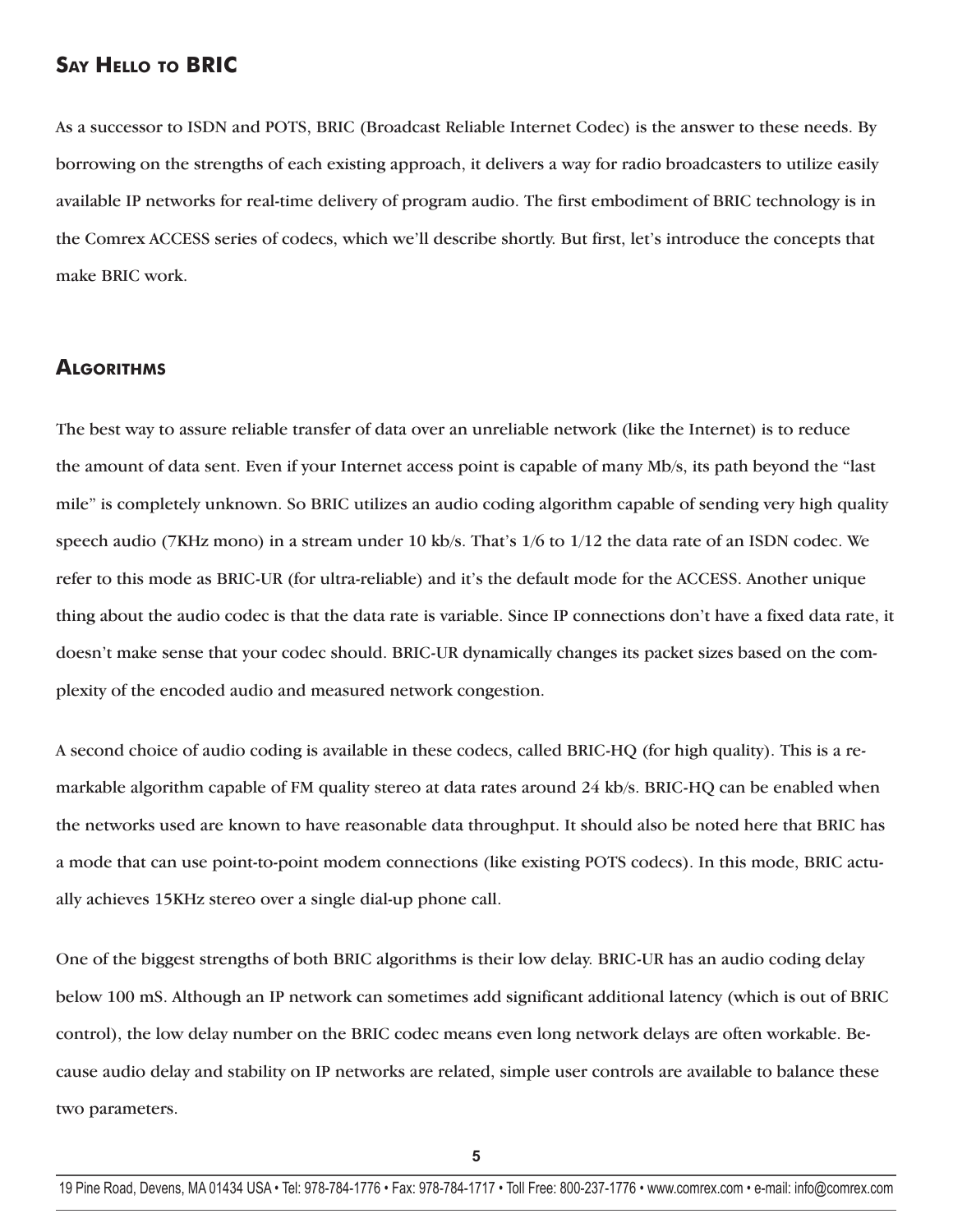### **NOT ALL NETWORKS ARE EQUAL**

With its resilient data transfer modes, BRICs are designed to work reliably in very challenging network environments. The codec itself is quite reasonable to listen to on networks where packet loss approaches 30%. It's also important to realize that not all Internet access points are designed to support real-time audio. Many publicly-available networks use Network Address Translation (NAT) and firewalls that limit the ability to connect to VoIP technology to them. There's a third piece in the BRIC family to help with these issues: The BRIC Transversal Server (TS).

# **BRIC TS**

Fig 3 shows BRIC TS. It exists on the public Internet and is supported by Comrex. Use of an external server simplifies the process of getting around NATs and firewalls, since the codecs can maintain a "tunnel" through them to the server, and the server can deliver the current location of any other BRICs that are accessible through the Internet. The BRIC TS can provide information to build a "buddy list" of other BRICs, allowing easy connection — regardless of what type of Internet access they have. BRIC TS can also be very useful in special applications, like when BRIC technology needs to be "bridged" over to legacy POTS and ISDN codecs, or when BRIC audio needs to be archived or distributed to multiple points.



**FIGURE 3 - BRIC TRANSVERSAL SERVER**

<sup>19</sup> Pine Road, Devens, MA 01434 USA • Tel: 978-784-1776 • Fax: 978-784-1717 • Toll Free: 800-237-1776 • www.comrex.com • e-mail: info@comrex.com